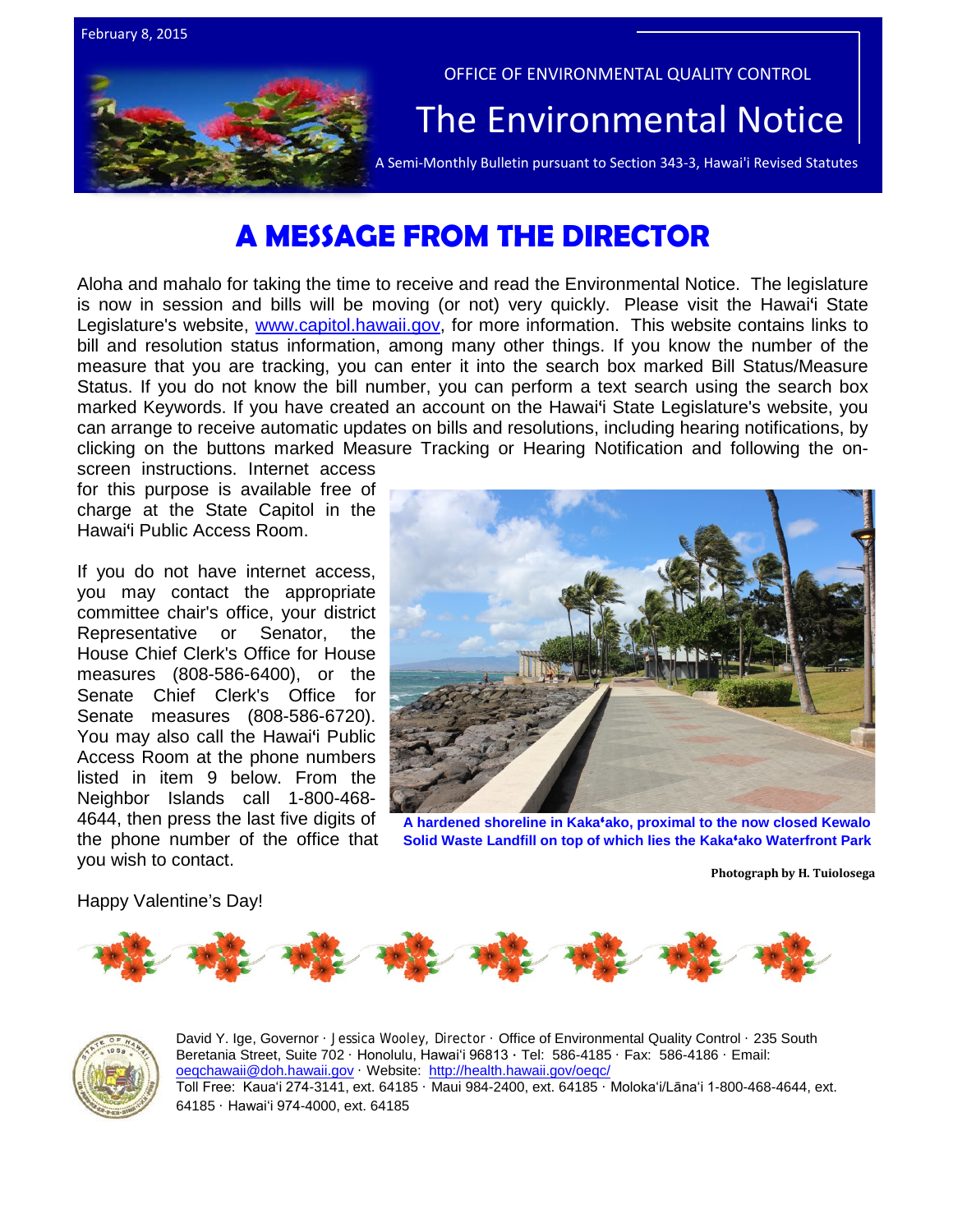## ֖֦֧֦֧֚֚֚֚֚֚֚֚֚֚֚֚֚֚֚֚֚֚֚֚֚֚֬֡֡֡֡֡֡֡֡֬֝֬֝֓֞֡֡֡֬ **TABLE OF CONTENTS**

|                | <b>FRONT PAGE</b>                                                                              |  |
|----------------|------------------------------------------------------------------------------------------------|--|
|                |                                                                                                |  |
|                | TABLE OF CONTENTS <b>2006</b> 2007 2012 2013 2014 2015 2016                                    |  |
|                | HAWAI'I (HRS 343)                                                                              |  |
|                |                                                                                                |  |
|                |                                                                                                |  |
|                | <b>MAUI (HRS 343)</b>                                                                          |  |
|                |                                                                                                |  |
|                | <b>POLLUTION CONTROL NOTICES</b>                                                               |  |
|                | DOH Draft Environmental Health Administration Enforcement Report for Calendar Year 2014 5      |  |
|                | <b>COASTAL ZONE MANAGEMENT NOTICES</b>                                                         |  |
|                |                                                                                                |  |
|                | <b>SHORELINE NOTICES</b>                                                                       |  |
|                |                                                                                                |  |
|                |                                                                                                |  |
|                | <b>CONSERVATION DISTRICT USE APPLICATION</b>                                                   |  |
|                |                                                                                                |  |
|                | <b>NATIONAL ENVIRONMENTAL POLICY ACT (NEPA) NOTICE</b>                                         |  |
|                |                                                                                                |  |
|                | <b>FEDERAL NOTICES</b>                                                                         |  |
| 1 <sup>1</sup> | Proposed Information Collection; Comment Request; National Oceanic and Atmospheric             |  |
|                | Administration's Papahānaumokuākea Marine National Monument and University of Hawai'i          |  |
|                |                                                                                                |  |
|                | 3. Endangered Species Permit Application PRT-47832B from the State Department of Land and      |  |
|                |                                                                                                |  |
|                | 4. South Maui Pumped Storage, LLC, Notice of Preliminary Permit Application before the Federal |  |
|                |                                                                                                |  |
|                |                                                                                                |  |
|                |                                                                                                |  |
|                |                                                                                                |  |

HRS 343, document\* count in this issue  $5(b) - 2$  $5(e) - 1$ \*(excluding administrative exemption declarations/lists)

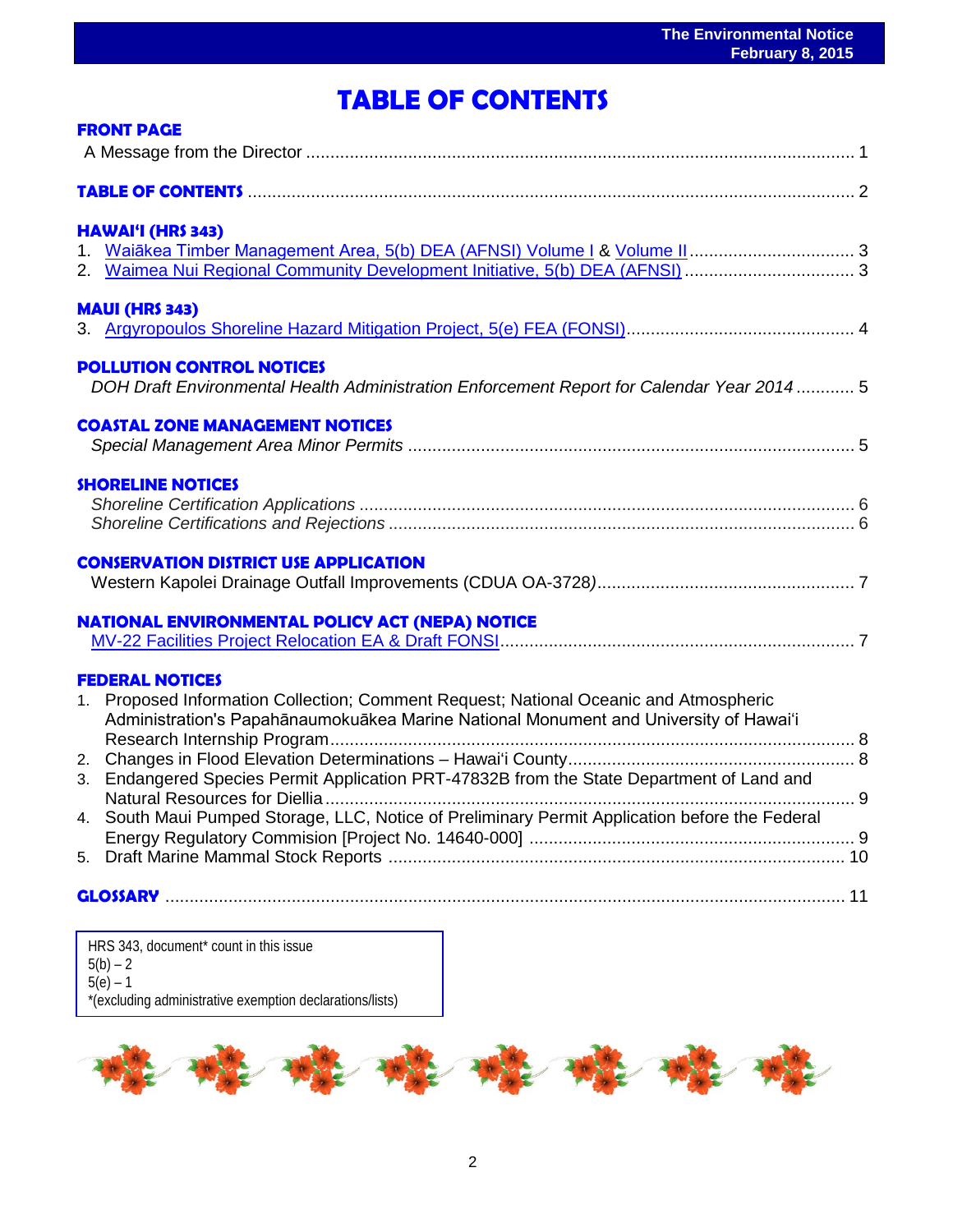## ֖֧֪֪֪֧֚֚֚֚֚֚֚֚֚֚֚֚֚֚֚֚֚֚֚֚֚֚֚֚֚֚֬֝֓֕֓֡֡֡֡֡֓֡֓֡֞֡֡֡֡֬֝֓֞֡֡֡֬ **HAWAI'I (HRS 343)**

## **1. [Waiākea Timber Management Area](http://oeqc.doh.hawaii.gov/Shared%20Documents/EA_and_EIS_Online_Library/Hawaii/2010s/2015-02-08-HA-5B-DEA-Waiakea-Timber-Management-Area-Volume-I.pdf), 5(b) DEA (AFNSI) Volume I & [Volume II](http://oeqc.doh.hawaii.gov/Shared%20Documents/EA_and_EIS_Online_Library/Hawaii/2010s/2015-02-08-HA-5B-DEA-Waiakea-Timber-Management-Area-Volume-II-Appendices.pdf)**

| Island:                        | Hawai'i                                                                        |                      |
|--------------------------------|--------------------------------------------------------------------------------|----------------------|
| District:                      | South Hilo and Puna                                                            |                      |
| TMK:                           | $(3)$ 1-8-012:001, $(3)$ 2-4-008:001, $(3)$ 2-4-008:006,                       |                      |
|                                | (3) 2-4-008:010, and (3) 2-4-008:022                                           | Mauna Kea            |
| <b>Permits:</b>                | <b>BLNR Approval</b>                                                           |                      |
| <b>Proposing/Determination</b> |                                                                                | Kailua Kona          |
| Agency:                        | Department of Land and Natural Resources, Division of                          | Island of<br>Hawai'i |
|                                | Forestry and Wildlife, 1151 Punchbowl Street, Room 325,                        | Hawai'i Volcanoes    |
|                                | Honolulu, HI 96813. Contact: Sheri S. Mann, (808) 587-                         | National Park        |
|                                | 4172                                                                           |                      |
| <b>Consultant:</b>             | Anden Consulting, 2812-B Kalihi Street Honolulu, HI 96819.                     |                      |
|                                | Contact: Christen Mitchell, (808)222-7877                                      |                      |
| <b>Status:</b>                 | Statutory 30-day public review and comment period starts; comments are due by  |                      |
|                                | March 10, 2015. Please send comments to the proposing/determination agency and |                      |
|                                | consultant.                                                                    |                      |



The Division of Forestry and Wildlife (DOFAW) proposes to commercially harvest timber from the Waiākea Timber Management Area (WTMA) through a Request for Proposal process and subsequent issuance of a timber land license. The proposed action involves the use of State land, including those within the Conservation District. As such, the proposed action requires an environmental assessment pursuant to Hawai'i Revised Statutes (HRS) Chapter 343. An environmental assessment was previously prepared in 1999 for similar activities, resulting in a finding of no significant impact. The intent of this environmental assessment is to update the analysis to reflect changes in the surrounding environment over the past fifteen years.

Project activities will include road maintenance, timber harvesting, site preparation, reforestation and other forest management practices for timber stand improvement. Strict adherence to the State's Best Management Practices for Maintaining Water Quality in Hawai'i (BMPs) and to the management objective of sustainable, long-term forest plantation productivity will minimize impacts to the physical environment.

### **2. [Waimea Nui Regional Community Development Initiative,](http://oeqc.doh.hawaii.gov/Shared%20Documents/EA_and_EIS_Online_Library/Hawaii/2010s/2015-02-08-HA-5B-DEA-Waimea-Nui-Regional-Community-Development-Initiative.pdf) 5(b) DEA (AFNSI)**

| Island:<br><b>District:</b> | Hawai'i<br>South Kohala                                                                                                                                                                                                                                                                                                                                                                                                                                                                                                                                                                          |
|-----------------------------|--------------------------------------------------------------------------------------------------------------------------------------------------------------------------------------------------------------------------------------------------------------------------------------------------------------------------------------------------------------------------------------------------------------------------------------------------------------------------------------------------------------------------------------------------------------------------------------------------|
| TMK:<br>Permits:            | (3)-6-4-038:011 (portion)<br>FAA Form 7460-1 Notice of Proposed Construction or<br>Mauna Kea<br>Alteration Approval, State DOA Application for Irrigation<br>Hilo<br>Water Service, State DOA Approval for use of agriculture<br>Kailua Kona<br>water for potable uses, DHHL Land Use Amendment, DOH<br>Island of<br>Hawai'i<br><b>CWB National Pollution Discharge Elimination System</b><br>(NPDES) General Permit, DOH SDWB Approval of water<br>lawar'i Volcanoes<br><b>National Park</b><br>treatment system construction documents, DOH<br>Wastewater Branch Approval of wastewater system |
|                             | construction documents, HAR Title 19 Department of<br>Transportation Permit to construct or use land located within flight aviation easement,<br>HRS 6-E Historic Preservation Review Clearance, County Building Permit, County<br>Electrical Permit, County Plumbing Permit, County Sign Permit, County Outdoor Lighting<br>Permit, County Grading and Grubbing Permit, County Driveway Connection Permit,<br>County Approval of construction drawings                                                                                                                                          |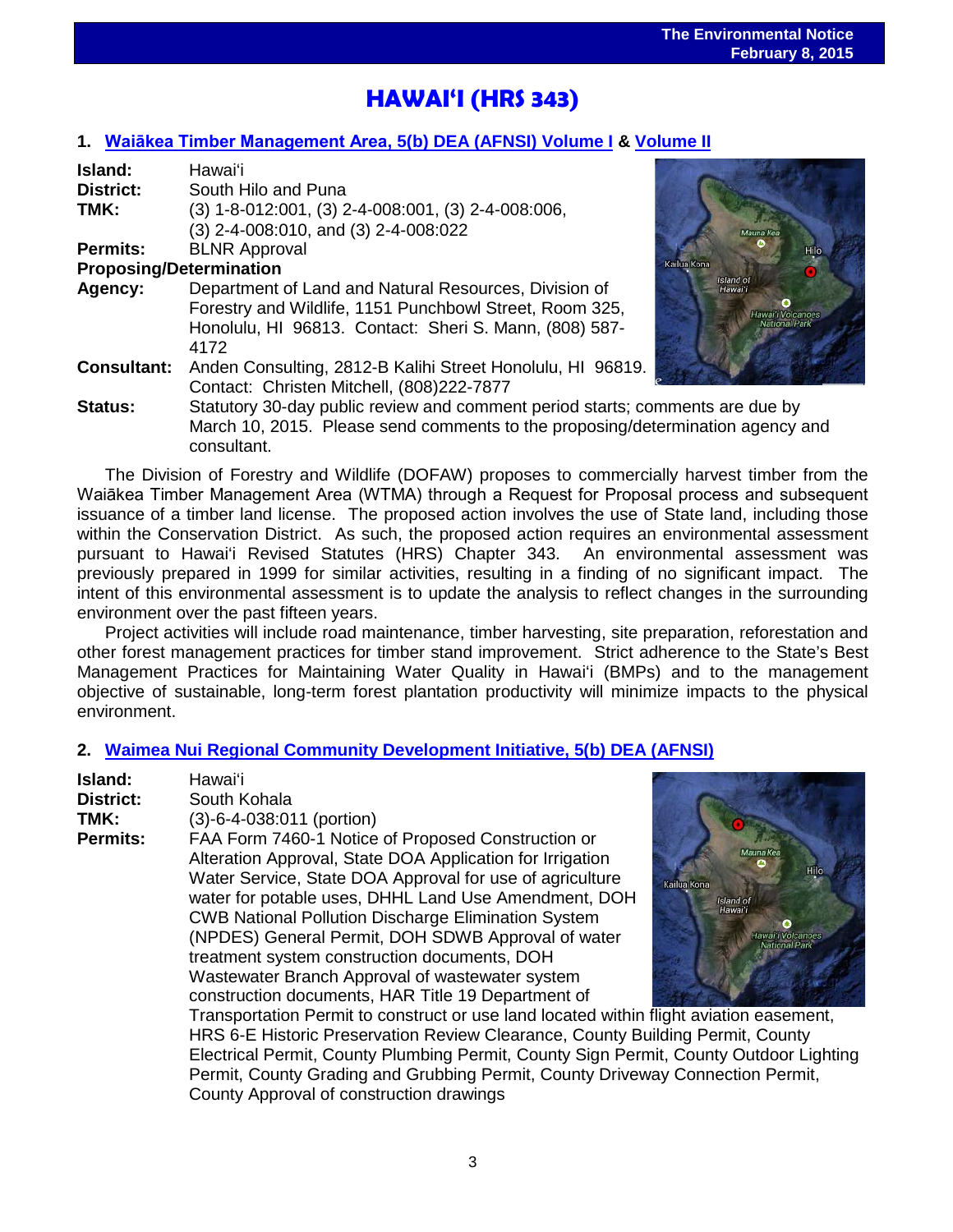# **Proposing/Determination**<br>**Agency:** Department

**Agency:** Department of Hawaiian Home Lands, 91-5420 Kapolei Parkway, Kapolei, HI 96707. Contact: Andrew Choy, (808) 620-9279

**Consultant:** Group 70 International, 925 Bethel Street, 5th Floor, Honolulu, HI 96813. Contact: Mark Kawika McKeague, (808) 523-5866

 $\overline{a}$ 

**Status:** Statutory 30-day public review and comment period starts; comments are due by March 10, 2015. Please send comments to the proposing/determination agency and consultant.

Located on 114 acres of Department of Hawaiian Home Lands in the Puʻukapu homestead, the Waimea Nui Regional Community Development Initiative (WNR-CDI) is based upon a 40-year vision of the Waimea Hawaiian Homesteaders' Association (WHHA) community. Approximately 28 acres will be developed to provide a homestead cemetery/chapel and columbarium; a community agriculture complex which includes a community agricultural park, a green waste bio-digester with an electric grid, postharvest facility and commercial kitchen; an equestrian center and support facilities; and a golf facility inclusive of a practice course, driving range, chipping and putting area, and a clubhouse.

The project will enable the Puʻukapu homestead community to meet targeted goals of economic selfsufficiency through a dedicated program centered on the community lifestyle of Waimea, including agricultural, equestrian, and recreational activities while also providing the first homestead cemetery for families from the area. The WNR-CDI helps fulfill the purpose of the Hawaiian Homes Commission Act through fully supporting self-sufficiency and self-determination for native Hawaiians, as well as preserving Native Hawaiian values, traditions, and culture for generations. The DEA evaluates construction and operational impacts on environmental, archaeological, and cultural resources; utility infrastructure, roadway, and traffic conditions; and projected socio-economic benefits and costs.

## **MAUI (HRS 343)**

### **3. [Argyropoulos Shoreline Hazard Mitigation Project,](http://oeqc.doh.hawaii.gov/Shared%20Documents/EA_and_EIS_Online_Library/Maui/2010s/2015-02-08-MA-5E-FEA-Argyropoulos-Shoreline-Hazard-Mitigation-Project.pdf) 5(e) FEA (FONSI)**

| Island:            | Maui                                                                                                              |
|--------------------|-------------------------------------------------------------------------------------------------------------------|
| District:          | Makawao                                                                                                           |
| TMK:               | $(2)$ 2-6-009:005<br><b>West Maui Forest Reserve</b>                                                              |
| Permits:           | $\bullet$ Kahului $\bullet$<br>Lahaina<br>Special Management Area Permit; Shoreline Setback<br>Makawao,<br>Wailua |
|                    | Variance, Conservation District Use Permit<br>Maui                                                                |
| <b>Applicant:</b>  | <b>Kihei</b><br>James P. Argyropoulos, 1244 6 <sup>th</sup> Street, Santa Monica, CA                              |
|                    | pacific ocean<br>90401. Contact: Nico Argyropoulos, (310) 319-1966                                                |
| <b>Approving</b>   | ano olaw                                                                                                          |
| Agency:            | Maui Planning Commission, C/O Department of Planning,                                                             |
|                    | County of Maui, 2200 Main Street, One Main Plaza Building, Suite 315, Wailuku, HI                                 |
|                    | 96793. Contact: James Buika, (808) 270-8205                                                                       |
| <b>Consultant:</b> | Planning Consultants Hawaii, LLC, 2331 W. Main Street, Wailuku, HI 96793. Contact:                                |
|                    | Michael Summers, (808) 269-6220                                                                                   |
| <b>Status:</b>     | Finding of No Significant Impact Determination                                                                    |

The property is located in Kuau, along Maui's North Shore, and is 17,581 square feet. The Applicant proposes to construct a hybrid revetment-retaining wall to respond to severe erosion fronting the property. The project also requires the removal of the existing remnant seawall and related debris fronting the shoreline. The residential property contains a single-family home and an "Ohana" unit. Large boulders set in place by neighboring property owners fortify the shoreline to the east and an existing seawall fortifies the adjacent property to the west. Approximately 28-feet of the Applicant's property has eroded into the ocean and the existing 18-feet high embankment is very unstable. The embankment poses an immediate threat to the safety of the public that uses the shoreline and to the occupants of the home. The eroding shoreline also negatively impacts coastal water quality by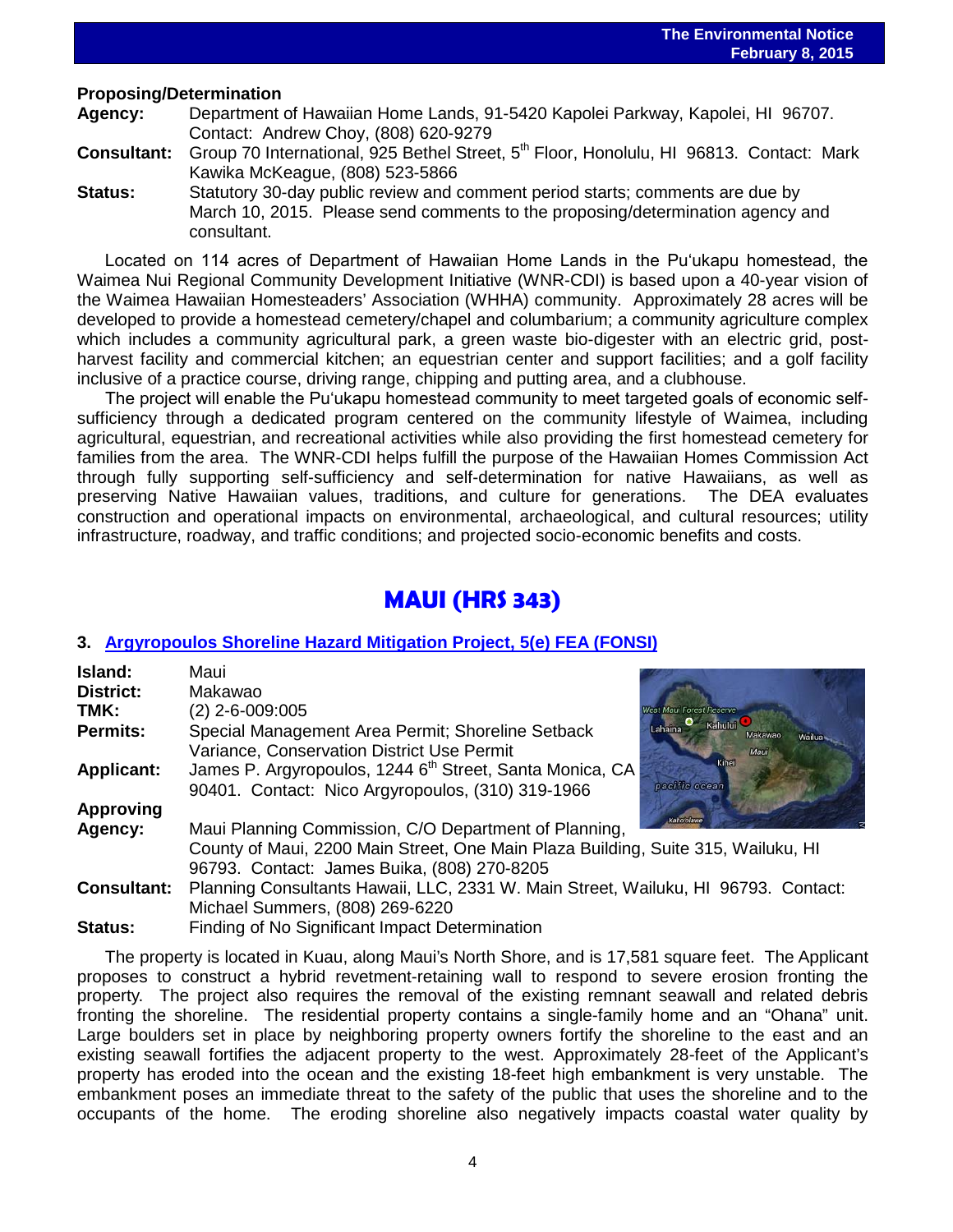producing siltation in Tavares Bay during heavy erosion events. In addition, the existing remnant seawall impedes access along the shoreline. If the shoreline is not stabilized, ongoing erosion will continue, and may accelerate, punctuated by episodic events of the embankment's collapse. Coastal water quality may also continue to be impacted as the eroding shoreline produces siltation in Tavares Bay during heavy erosion events.

## **POLLUTION CONTROL NOTICES**

## **Department of Health, Environmental Health Administration Enforcement Report for Calendar Year 2014**

The data in the spreadsheet below was submitted by the Department of Health's Environmental Planning Office. If you have any questions regarding this submittal, contact: Laura McIntyre at (808) 586-4337.

### **DRAFT - EHA Enforcement Report for Calendar Year (January 2014 - December 2014)**

|                                                      | Complaints      | <i><b>Inspections</b></i> | Warnings        | Citations    | <b>Formal Cases</b><br>Resolved |
|------------------------------------------------------|-----------------|---------------------------|-----------------|--------------|---------------------------------|
| <b>Branch/Division</b>                               | <b>Informal</b> | <b>Informal</b>           | <i>Informal</i> | <b>CY 14</b> | <b>CY 14</b>                    |
| Clean Air Branch                                     | 937             | 1,570                     | 81              | 8            | 6                               |
| Solid & Hazardous Waste Branch                       | 183             | 811                       | 140             | 17           | 373                             |
| Clean Water Branch                                   | 178             | 53                        | 31              | 10           | 5                               |
| <b>Wastewater Branch</b>                             | 172             | 253                       | 48              | 41           | 3                               |
| Safe Drinking Water Branch                           | 10 <sup>1</sup> | 70                        | 21              | 0            | $\mathbf 0$                     |
| Totals for 3 water branches                          | 360             | 376                       | 100             | 51           | 8                               |
| <b>Environmental Management Division</b>             | 1,480           | 2,757                     | 321             | 76           | 387                             |
| <b>Hazard Evaluation &amp; Emergency Response</b>    | 0               | 30                        | 39              | 5            | 0                               |
| <b>Indoor Radiological Health Branch</b>             | 684             | 817                       | 90              | 5            | 4                               |
| Food Safety & Sanitation Branch                      | 1,491           | 10,962                    | 27              | 6,483        | $\Omega$                        |
| <b>Environmental Health Services Division</b>        | 2,175           | 11,779                    | 117             | 6,488        | $\overline{4}$                  |
| <b>Environmental Health</b><br><b>Administration</b> | 3,655           | 14,566                    | 477             | 6,569        | 391                             |

## **COASTAL ZONE MANAGEMENT NOTICES**

### **Special Management Area Minor Permits**

The SMA Minor permits below have been approved (HRS 205A-30). For more information, contact the county/state Planning Department. Honolulu (768-8014); Hawaiʻi (East 961-8288, West 323-4770); Kauaʻi (241-4050); Maui (270-7735); Kakaʻako or Kalaeloa Community Development District (587-2841).

| <b>Location (TMK)</b>        | <b>Description (File No.)</b>                                                                                                                                                   |                                                 |
|------------------------------|---------------------------------------------------------------------------------------------------------------------------------------------------------------------------------|-------------------------------------------------|
| Kaua'i: Poipu (2-8-017: 015) | Construction of an Elevator, Restroom Facilities and Storage<br>(SMA(M)-2015-19)                                                                                                | Lealani Corporation                             |
| Kaua'i: Koloa (2-6-012: 001) | Exterior Renovations, Relocation of Existing Masonry Garden<br>Wall, Wood Fencing, Removal of Existing Concrete Walkway<br>and Enclosure of Existing Structure (SMA(M)-2015-20) | David and Annette Jorgensen,<br><b>Trustees</b> |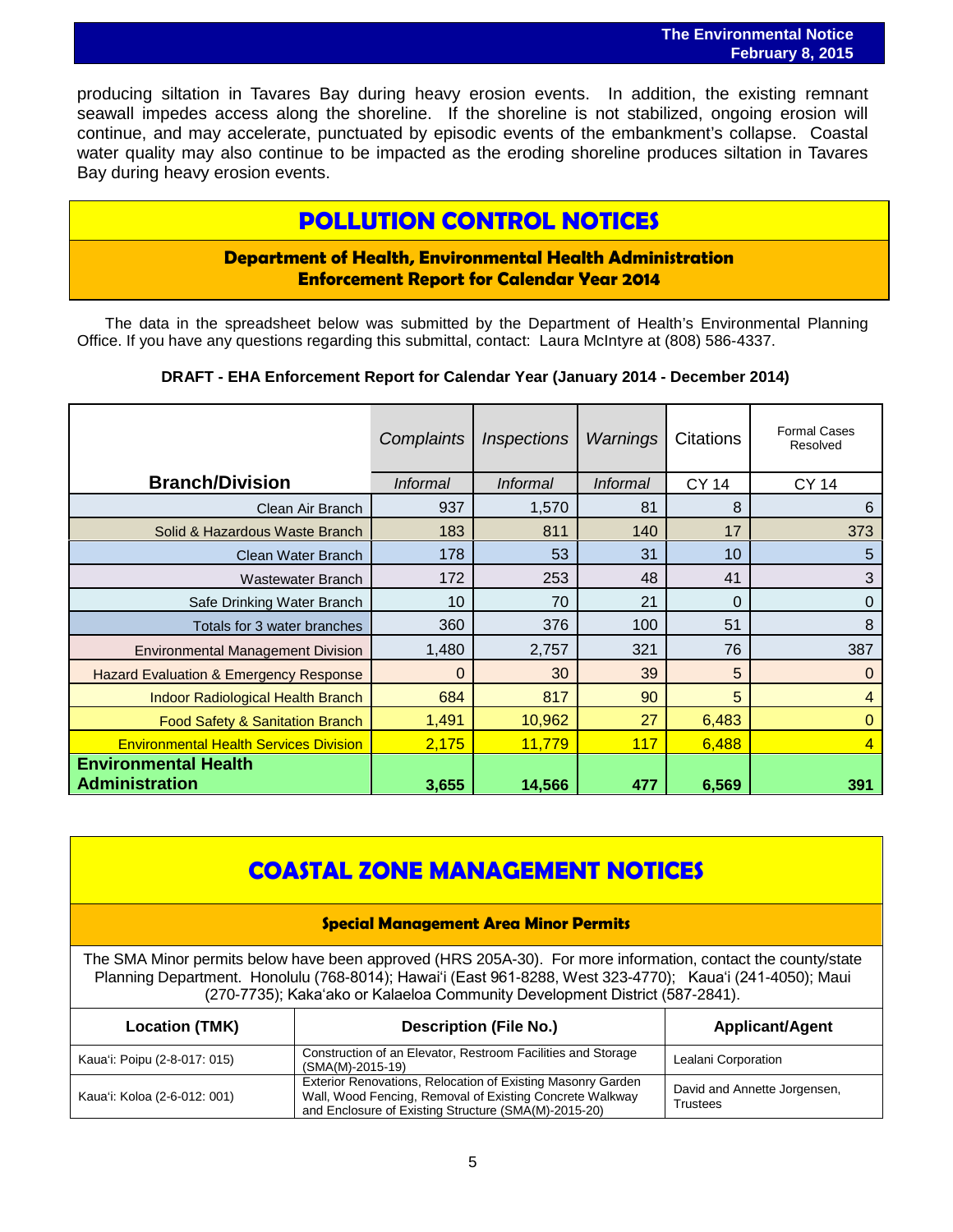|                                                                              | $1$ video video video in $\sqrt{2}$ |
|------------------------------------------------------------------------------|-------------------------------------|
|                                                                              |                                     |
| Construction of a Six Foot Rock Wall (SMA(M)-2015-21)                        | Scott J. Sloan                      |
| Development of a Commercial Project (SMA(M)-2015-23)                         | Steven G. Gatchell                  |
| Maintain the Anini Stream and Trail to Access the Stream<br>(SMA(M)-2015-24) | Halele'a Services, LLC              |
| Hookipa Beach Park Access Improvements/Facilities (SM2<br>20150002)          | County of Maui                      |
| Enclosed Living Room Lanai (SM2 20150003)                                    | Marie Kimmey                        |
| Construct Fence (SM2 20150004)                                               | <b>Matthew Morton</b>               |
| Lot Redevelopment (SM2 20150005)                                             | Dean K. Frampton                    |
| Apartment Alteration (SM2 20150006)                                          | <b>Edward Kelly</b>                 |
| Swimming Pool (SM2 20150007)                                                 | Arik Salvador                       |
|                                                                              |                                     |

## **SHORELINE NOTICES**

### **Shoreline Certification Applications**

The shoreline certification applications below are available for review at the Department of Land and Natural Resources Offices on Kauaʻi, Hawaiʻi, Maui, and Honolulu, 1151 Punchbowl Street, Room 220 (HRS 205A-42 and HAR 13-222-12). All comments shall be submitted in writing to the State Land Surveyor, 1151 Punchbowl Street, Room 210, Honolulu, Hawai'i 96813 and postmarked no later than 15 calendar days from the date of the public notice of the application. For more information, call Ian Hirokawa at (808) 587-0420.

| <b>File No.</b> | <b>Date</b> | Location                                                                                                                                                                            | <b>Applicant/Owner</b>                               | TMK         |
|-----------------|-------------|-------------------------------------------------------------------------------------------------------------------------------------------------------------------------------------|------------------------------------------------------|-------------|
| OA-1637         | 1/15/15     | Lot 94 of Sunset Beach Lots as shown on File Plan 256<br>situate at Pupukea, Ko'olauloa, O'ahu<br>Address: 59-151A Ke Nui Road<br>Purpose: Building setback purposes                | Wesley T. Tengan/ Sunset<br>Oasis LLC                | 5-9-002:005 |
| OA-1638         | 1/16/15     | Lot 4 Kahuku Village 5 Pu'u Luana Street Subdivision<br>situate at Kahuku, Keana and Malaekahana, Ko'olauloa,<br>Oahu<br>Address: 56-501 Kamehameha Highway<br>Purpose: Subdivision | R.M. Towill Corporation/<br>Continental Pacific, LLC | 5-6-002:048 |
| MA-601          | 1/14/15     | R.P. 5673, L.C. Aw. 4878-HH, Ap. 1 to Makaele situate at<br>Puehuehunui, Lahaina, Maui<br>Address: 281 Front Street<br>Purpose: Shoreline setback purposes                          | Arthur Valencia/ Jeffrey<br>Melichar                 | 4-6-003:020 |

### **Shoreline Certifications and Rejections**

The shoreline notices below have been proposed for certification or rejection by the Department of Land and Natural Resources (HRS 205A-42 and HAR 13-222-26). Any person or agency who wants to appeal shall file a notice of appeal in writing with DLNR no later than 20 calendar days from the date of this public notice. Send the appeal to the Board of Land and Natural Resources, 1151 Punchbowl Street, Room 220, Honolulu, Hawai'i 96813.

| File No. | <b>Proposed/Rejected</b>                   | Location                                                                                                                                                                                                               | <b>Applicant/Owner</b>                                          | <b>TMK</b>  |
|----------|--------------------------------------------|------------------------------------------------------------------------------------------------------------------------------------------------------------------------------------------------------------------------|-----------------------------------------------------------------|-------------|
| OA-1616  | <b>Proposed Shoreline</b><br>Certification | Towill, Shigeoka &<br>Lot 268 of Land court Application 505 (Map 140)<br>situate at Kailua, Ko'olaupoko, O'ahu<br>Associates, Inc./ 1064<br>Mokulua LLC<br>Address: 1064 Mokulua Drive<br>Purpose: Permitting purposes |                                                                 | 4-3-006:059 |
| OA-1617  | <b>Proposed Shoreline</b><br>Certification | Lot 269 (Map 140) of Land Court Application 505<br>situate at Kailua, Ko'olaupoko, O'ahu<br>Address: 1070 Mokulua Drive<br>Purpose: Permitting purposes                                                                | Towill, Shigeoka &<br>Associates, Inc./ Mokulua<br>Windward LLC | 4-3-006:091 |
| OA-1619  | <b>Proposed Shoreline</b><br>Certification | Lot 1104 Land Court Application 677 as shown on Map<br>254 situate at Kailua, Ko'olaupoko, O'ahu<br>Address: 144 Ka'apuni Street<br>Purpose: Obtain building permit                                                    | Wesley T. Tengan/ Laura<br><b>Broncato</b>                      | 4-3-013:039 |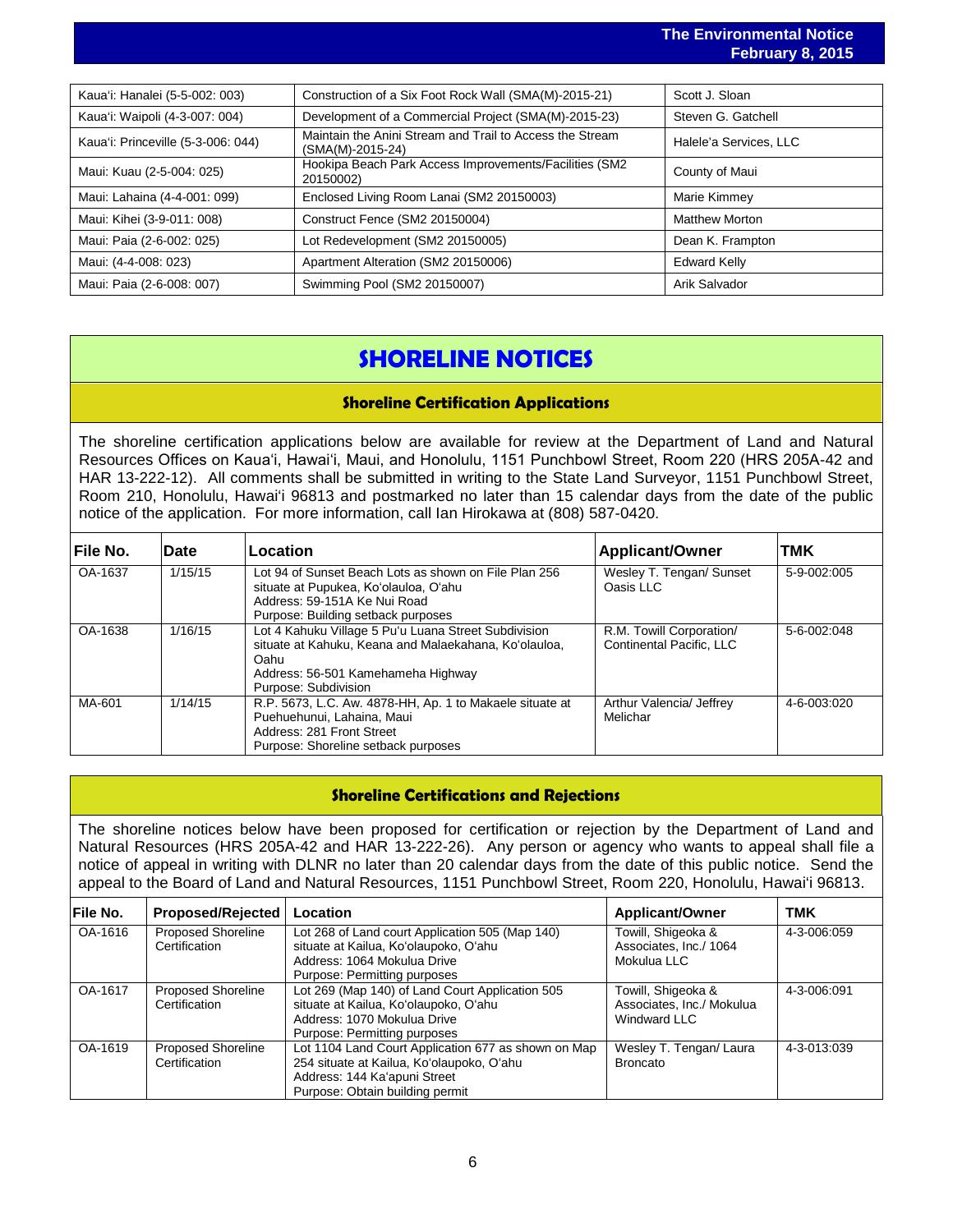### **The Environmental Notice February 8, 2015**

|         |                                            |                                                                                                                                                                                                                                          |                                                                                                                                                                    | $1$ video video video in $\mathbf{v}$ |
|---------|--------------------------------------------|------------------------------------------------------------------------------------------------------------------------------------------------------------------------------------------------------------------------------------------|--------------------------------------------------------------------------------------------------------------------------------------------------------------------|---------------------------------------|
|         |                                            |                                                                                                                                                                                                                                          |                                                                                                                                                                    |                                       |
| LA-012  | <b>Proposed Shoreline</b><br>Certification | Land Court Application 1881 Map 1 situate at Kaohai,<br>Lāna'i<br>Address: State Highway #44<br>Purpose: Permitting                                                                                                                      | Ryan M. Suzuki/ Pulama<br>Lanai                                                                                                                                    | 4-9-003:010                           |
| KA-392  | <b>Proposed Shoreline</b><br>Certification | Lot 1 Spouting Horn Tract portion of Royal Patent<br>5714, Land Commission Award 7714-B Apana 2 to<br>Moses Kekuaiwa no M. Kekuanaoa situate at Koloa.<br>Kaua'i<br>Address: 4546 Lawai Road<br>Purpose: Determine building setback line | Ailana Surveying &<br>Geomatics/ Graham<br><b>MacMillan</b>                                                                                                        | 2-6-003:006                           |
| OA-1621 | Withdrawal                                 | Lot 955 of Land Court Application 1095 as shown on<br>Map 104 situate at Kahuku, Ko'olauloa, O'ahu<br>Address: 57-481 Kamehameha Highway<br>Purpose: Setback purposes                                                                    | <b>Engineers Surveyors</b><br>Hawaii. Inc./ Edward D.<br>Sultan III Revocable Trust.<br>Carroll Sultan Revocable<br>Living Trust, Sultan<br><b>Exemption Trust</b> | 5-7-005:003                           |

## **CONSERVATION DISTRICT USE NOTICE**

Persons interested in commenting on the following Conservation District Use Application or interested in receiving notification of determination on Conservation District Use Applications must submit comments and requests to the Department of Land and Natural Resources. Notification requests must include the following information: 1) Name and address of the requestor; 2) The application for which the requestor would like to receive notice of determination; and 3) The date the notice was initially published in the Environmental Notice. Send comments and requests to: Department of Land and Natural Resources, Office of Conservation and Coastal Lands, P.O. Box 621, Honolulu, HI, 96809. DLNR will make every effort to notify those interested in the subject CDUAs. However, DLNR is not obligated to notify any person not strictly complying with the above requirements. For more information, please contact the Office of Conservation and Coastal Lands staff listed.

**File No.:** CDUA OA-3728 **Name of Applicant:** Aina Nui Corporation

**Location:** Kapolei, 'Ewa District, Island of O'ahu **TMKs:**<br> **Proposed Action:** (1) 9-1-014:002 and Submerged lands<br>
Western Kapolei Drainage Outfall Impr **Proposed Action:** Western Kapolei Drainage Outfall Improvements<br> **343. HRS Determination:** FEA-FONSI: Published: May 8. 2012 **343, HRS Determination:** FEA-FONSI; Published: May 8, 2012 Applicant's Contact:<br> **OCCL Staff Contact:**<br> **Alex J. Roy (808) 587-0316 OCCL Staff Contact:** Alex J. Roy (808) 587-0316

## **NATIONAL ENVIRONMENTAL POLICY ACT (NEPA) NOTICE**

## **[MV-22 Facilities Project](http://oeqc.doh.hawaii.gov/Shared%20Documents/EA_and_EIS_Online_Library/NEPA%20and%20Other%20Documents/2015-02-08-NEPA-MV-22_Draft-FONSI-and-EA.pdf) Relocation EA & Draft FONSI**

| Island:                    | Oʻahu                                     |
|----------------------------|-------------------------------------------|
| District:                  | Ko'olaupoko                               |
| <b>Proposing/Approving</b> |                                           |
| Agency:                    | Department of the Navy, 258 Makalapa      |
|                            | Drive, Suite 100, Pearl Harbor, HI 96860- |
|                            | 3134, MV-22/H-1 EIS Project Manager       |
| <b>Consultant:</b>         | HHF Planners, 733 Bishop, Suite 2590,     |
|                            | Honolulu, HI 96813, Contact: Thomas Fee,  |
|                            | (808) 545-2055                            |
| <b>Status:</b>             | Written comments may be provided by mail  |
|                            | to: Naval Facilities Engineering Command  |

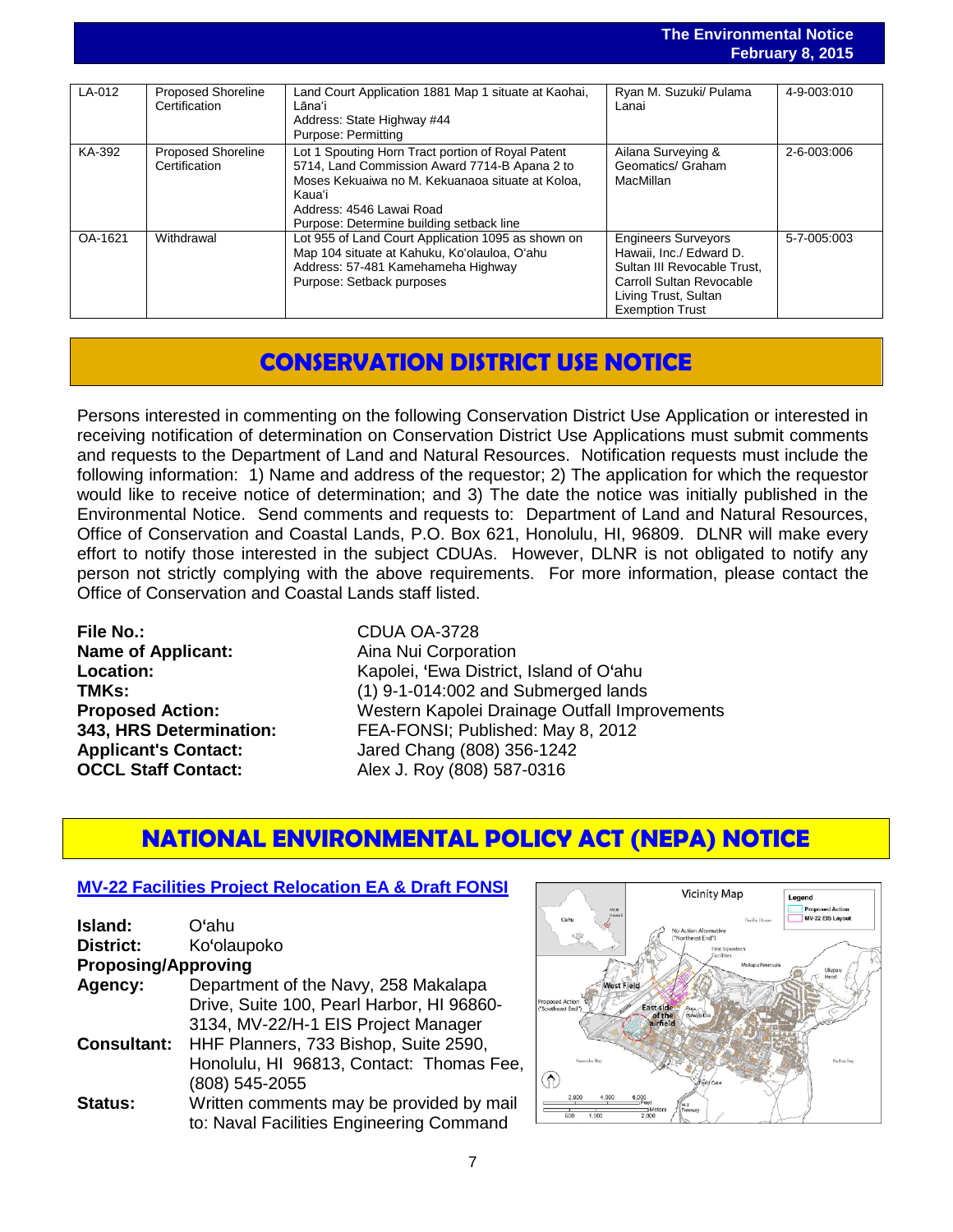Pacific, 258 Makalapa Drive, Suite 100, JBPHH, Hawaii 96860-3134, Attention: MV-22 EA, Code EV21 Project Manager or via e-mail: [NFPAC-Receive@navy.mil.](mailto:NFPAC-Receive@navy.mil) Written comments must be received or postmarked by **February 23, 2015** to be considered.

Pursuant to the Council on Environmental Quality Regulations implementing the National Environmental Policy Act, Marine Corps Base Hawaii, Oahu, Hawaii, gives notice that an EA and a Draft FONSI have been prepared for the relocation of MV-22 facilities to a newly available site near the southeast end of the Marine Corps Base Hawaii runway. This site differs from the site analyzed in the Environmental Impact Statement for the Basing of MV-22 and H-1 Aircraft in Support of III MEF Elements in Hawaii (Department of the Navy 2012).

The Draft FONSI considers findings from the formal Section 106 consultation conducted pursuant to Title 36 of the Code of Federal Regulations (CFR) Part 800, Protection of Historic Properties, Section 106 Regulations, regarding potential impacts to cultural resources from planned development of facilities to support the second MV-22 aircraft squadron. Consulted-Party signatures on a Memorandum of Agreement (MOA) are pending.

The EA and Draft FONSI are available for download at: <http://www.mcbhawaii.marines.mil/UnitHome/FeaturedInformation/MV22NOA.aspx>

## **FEDERAL NOTICES**

## **1. [Proposed Information Collection; Comment Request; National Oceanic and](http://www.gpo.gov/fdsys/pkg/FR-2015-01-23/pdf/2015-01148.pdf)  [Atmospheric Administration's Papahānaumokuākea Marine National Monument and](http://www.gpo.gov/fdsys/pkg/FR-2015-01-23/pdf/2015-01148.pdf)  University of Hawai**'**[i Research Internship Program](http://www.gpo.gov/fdsys/pkg/FR-2015-01-23/pdf/2015-01148.pdf)**

The Department of Commerce, as part of its continuing effort to reduce paperwork and respondent burden, invites the general public and other Federal agencies to take this opportunity to comment on proposed and/or continuing information collections, as required by the Paperwork Reduction Act of 1995. This request is for a new collection of information. The National Oceanic and Atmospheric Administration's (NOAA's) Papahānaumokuākea Marine National Monument (PMNM) would like to collect student data and information for the purposes of selecting candidates for its research internship program in partnership with the University of Hawai'i. The application package would contain: (1) A form requesting information on academic background and professional experiences, (2) reference forms in support of the internship application by two educational or professional references, and (3) a support letters from one academic professor or advisor.

Direct all written comments to Jennifer Jessup, Departmental Paperwork Clearance Officer, Department of Commerce, Room 6616, 14th and Constitution Avenue NW., Washington, DC 20230 (or via the Internet at [JJessup@doc.gov\)](mailto:JJessup@doc.gov). Requests for additional information or copies of the information collection instrument and instructions should be directed to Daniel Wagner, 808–725–5836, [Daniel.Wagner@noaa.gov.](mailto:Daniel.Wagner@noaa.gov) Written comments must be submitted on or before March 24, 2015 (see, 80 F.R. 3557, January 23, 2015).

### **2. [Changes in Flood Elevation Determinations –](http://www.gpo.gov/fdsys/pkg/FR-2015-02-05/pdf/2015-02234.pdf) Hawai**'**i County**

The Federal Emergency Management Agency (FEMA), Department of Homeland Security has listed communities where the addition or modification of Base Flood Elevations (BFEs), base flood depths, Special Flood Hazard Area (SFHA) boundaries or zone designations, or the regulatory floodway (hereinafter referred to as flood hazard determinations), as shown on the Flood Insurance Rate Maps (FIRMs), and where applicable, in the supporting Flood Insurance Study (FIS) reports, prepared by the FEMA for each community, is appropriate because of new scientific or technical data. The FIRM, and where applicable, portions of the FIS report, have been revised to reflect these flood hazard determinations through issuance of a Letter of Map Revision (LOMR), in accordance with Title 44, Part 65 of the Code of Federal Regulations (44 CFR part 65). The LOMR will be used by insurance agents and others to calculate appropriate flood insurance premium rates for new buildings and the contents of those buildings. For rating purposes, the currently effective community number is shown in the table below and must be used for all new policies and renewals. DATES: These flood hazard determinations will become effective on the dates listed in the table below and revise the FIRM panels and FIS report in effect prior to this determination for the listed communities. From the date of the second publication of notification of these changes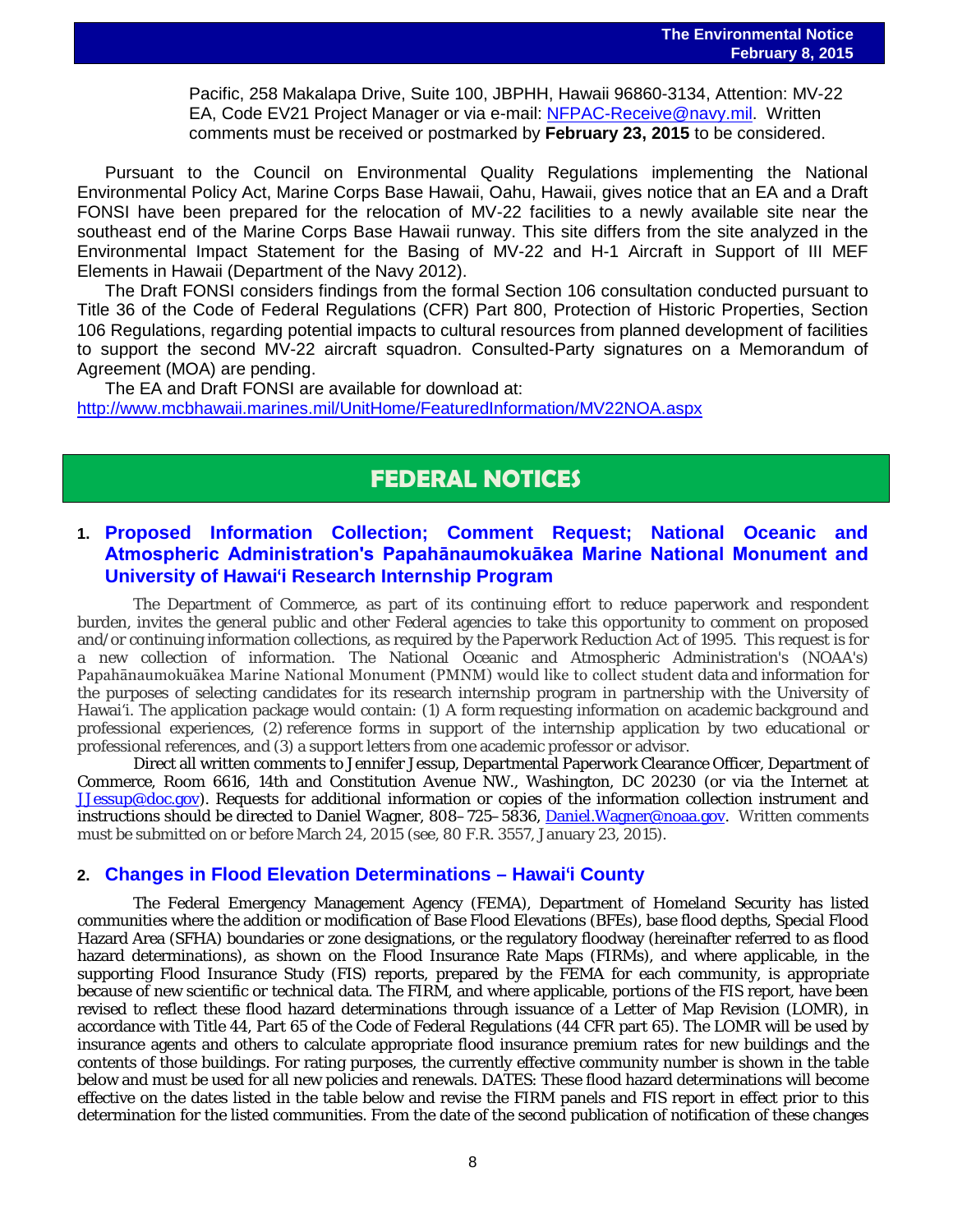in a newspaper of local circulation, any person has 90 days in which to request through the community that the Deputy Associate Administrator for Mitigation reconsider the changes. The flood hazard determination information may be changed during the 90-day period. ADDRESSES: The affected communities are listed in the table below. Revised flood hazard information for each community is available for inspection at both the online location and the respective community map repository address listed in the table below. Additionally, the current effective FIRM and FIS report for each community are accessible online through the FEMA Notices Map Service Center at www.msc.fema.gov for comparison. Submit comments and/or appeals to the Chief Executive Officer of the community as listed in the table below (see, 80 F.R. 6530, February 5, 2015)

| <b>State</b><br>and<br>county | Location and<br>Case No.        | <b>Chief Executive Officer</b><br>of community                                                    | <b>Community map</b><br>repository                                                                       | <b>Online location of letter of</b><br>map revision | <b>Effective date</b><br>of<br>modification | Community<br>No. |
|-------------------------------|---------------------------------|---------------------------------------------------------------------------------------------------|----------------------------------------------------------------------------------------------------------|-----------------------------------------------------|---------------------------------------------|------------------|
| Hawaiʻi:<br>Hawaiʻi           | Hawai'i County<br>(14-09-1104P) | The Honorable William<br>P. Kenoi, Mayor, Hawaiʻi<br>County, 25 'Aupuni<br>Street. Hilo. HI 96720 | Hawaiʻi County<br><b>Department of Public</b><br>Works, 101 Pauahi<br>Street, Suite 7, Hilo,<br>HI 96720 | http://www.msc.fema.gov/lomc                        | January 26,<br>2015                         | 155166           |

## **3. [Endangered Species Permit Application PRT-47832B from the State Department of](http://www.gpo.gov/fdsys/pkg/FR-2015-01-22/pdf/2015-00916.pdf)  [Land and Natural Resources for Diellia](http://www.gpo.gov/fdsys/pkg/FR-2015-01-22/pdf/2015-00916.pdf)**

The U.S. Fish and Wildlife Service (FWS) of the Department of the Interior, invites public comment on the following application to conduct certain activities with endangered species.

**APPLICANT**: State of Hawaii, Department of Land and Natural Resources (DLNR), Division of Forestry and Wildlife (DOFAW), Honolulu, HI; PRT–47832B. The applicant requests a permit to import 800 live whole plants and 133 phytatrays of gametophytes of Diellia (*Diellia erecta*), 951 live whole plants and 121 phytatrays of gametophytes of Diellia plants (*Diellia mannii*), and 1030 live whole plants and 117 phytatrays of gametophytes of Diellia plants (*Diellia pallida*) for the purpose of scientific research. This notification covers activities to be conducted by the applicant over a 5-year period. With some exceptions, the Endangered Species Act (ESA) prohibits activities with listed species unless Federal authorization is acquired that allows such activities.

FWS must receive comments or requests for documents on or before February 23, 2015. Send comments to: Brenda Tapia, U.S. Fish and Wildlife Service, Division of Management Authority, Branch of Permits, MS: IA, 5275 Leesburg Pike, Falls Church, VA 22041; facsimile (703) 358–2281; or email [DMAFR@fws.gov.](mailto:DMAFR@fws.gov) For more information contact : Brenda Tapia, telephone (703) 358–2104; telephone facsimile (703) 358–2281; electronic mail DMAFR@fws.gov (see, 80 F.R. 3250, January 22, 2015).

### **4. [South Maui Pumped Storage, LLC, Notice of Preliminary Permit Application before](http://www.gpo.gov/fdsys/pkg/FR-2015-01-23/pdf/2015-01140.pdf)  [the Federal Energy Regulatory Commision \[Project No. 14640-000\]](http://www.gpo.gov/fdsys/pkg/FR-2015-01-23/pdf/2015-01140.pdf)**

On October 20, 2014, South Maui Pumped Storage, LLC, filed an application (Project No. 14640–000) with the Federal Energy Regulatory Commission (FERC) for a preliminary permit, pursuant to section 4(f) of the Federal Power Act (FPA), proposing to study the feasibility of the South Maui Pumped Storage Project (South Maui Project or project) to be located on the Pacific Ocean, in unincorporated Maui County, Hawaii. The sole purpose of a preliminary permit, if issued, is to grant the permit holder priority to file a license application during the permit term. A preliminary permit does not authorize the permit holder to perform any land-disturbing activities or otherwise enter upon lands or waters owned by others without the owners' express permission. The proposed project would consist of the following new features: (1) Four 400-foot-long, 200-foot-wide, 50-foothigh oval concrete storage tanks; (2) a 12,000-foot-long, 4.5-foot-diameter buried steel penstock; (3) a 150-footlong, 68-footwide concrete powerhouse; (4) two 15 megawatt (MW) Pelton turbine/generators; (5) three 10 MW multi-stage variable speed pumps; (6) an approximately 400-foot-wide, 450-foot-long tailrace/forebay; 1 (7) a 12,000-footlong, 4.5-foot-diameter buried steel supply pipeline; (8) two 28- kilovolt transmission lines totaling 8,000 feet long, interconnecting with the existing Sempra Gas and Power-owned Auwahi wind turbine transmission line; (9) a 5.6-mile-long paved access road; and (10) appurtenant facilities. The estimated annual generation of the South Maui Project would be 5.2 gigawatt-hours. Applicant Contact: Mr. Bart O'Keefe, United Power Corporation, P.O. Box 1916, Discovery Bay, California 94505; phone: (510) 634–1550. FERC Contact: Sean O'Neill; phone: (202) 502–6462.

Deadline for filing comments, motions to intervene, competing applications (without notices of intent), or notices of intent to file competing applications: 60 days from the issuance of this notice. Competing applications and notices of intent must meet the requirements of 18 CFR 4.36. The Commission strongly encourages electronic filing. Please file comments, motions to intervene, notices of intent, and competing applications using the Commission's eFiling system at http:// www.ferc.gov/docs-filing/efiling.asp. Commenters can submit brief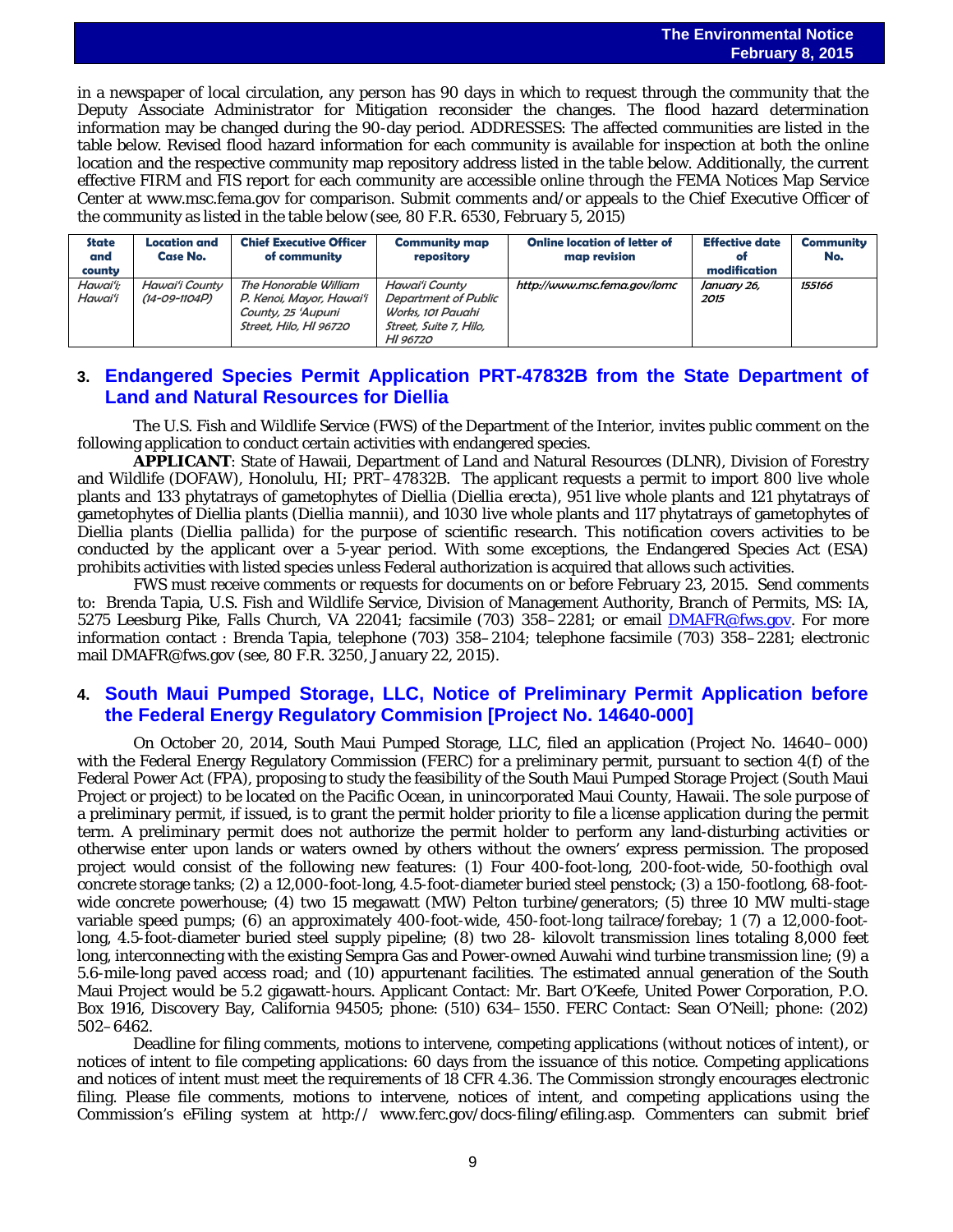comments up to 6,000 characters, without prior registration, using the eComment system at http://www.ferc.gov/docs-filing/ ecomment.asp. You must include your name and contact information at the end of your comments. For assistance, please contact FERC Online Support at FERCOnlineSupport@ferc.gov, (866) 208–3676 (toll free), or (202) 502–8659 (TTY). In lieu of electronic filing, please send a paper copy to: Secretary, Federal Energy Regulatory Commission, 888 First Street NE., Washington, DC 20426. The first page of any filing should include docket number P–14640–000. More information about this project, including a copy of the application, can be viewed or printed on the ''eLibrary'' link of Commission's Web site at http://www.ferc.gov/docs-filing/ elibrary.asp. Enter the docket number (P–14640) in the docket number field to access the document. For assistance, contact FERC Online Support (see, 80 F.R. 3580, January 23, 2015),

### **5. [Draft Marine Mammal Stock Reports](http://www.gpo.gov/fdsys/pkg/FR-2015-01-29/pdf/2015-01751.pdf)**

The National Marine Fisheries Service (NMFS) reviewed the Alaska, Atlantic, and Pacific regional marine mammal stock assessment reports (SARs) in accordance with the Marine Mammal Protection Act. SARs for marine mammals in the Alaska, Atlantic, and Pacific regions were revised according to new information. NMFS solicits public comments on the draft 2014 SARs. DATES: Comments must be received by April 29, 2015. ADDRESSES:<br>The 2014 draft SARs are available in electronic form via the Internet at The 2014 draft SARs are available in electronic form via the Internet at [http://www.nmfs.noaa.gov/pr/sars/draft.htm.](http://www.nmfs.noaa.gov/pr/sars/draft.htm) Copies of the Alaska Regional SARs may be requested from Dee Allen, Alaska Fisheries Science Center, NMFS, 7600 Sand Point Way, NE BIN 15700, Seattle, WA 98115–0070. Copies of the Atlantic, Gulf of Mexico, and Caribbean Regional SARs may be requested from Gordon Waring, Northeast Fisheries Science Center, 166 Water St., Woods Hole, MA 02543. Copies of the Pacific Regional SARs may be requested from Jim Carretta, Southwest Fisheries Science Center, 8604 La Jolla Shores Drive, La Jolla, CA 92037–1508. You may submit comments, identified by NOAA–NMFS–2014–0117, by any of the following methods: Electronic Submissions: Submit all electronic public comments via the Federal eRulemaking Portal http:// www.regulations.gov. Mail: Send comments or requests for copies of reports to: Chief, Marine Mammal and Sea Turtle Conservation Division, Office of Protected Resources, National Marine Fisheries Service, 1315 East-West Highway, Silver Spring, MD 20910–3226, Attn: Stock Assessments (see, 80 F.R. 4881, January 29, 2015).



**A view of the urban corridor encompassing Kaka'ako and downtown Honolulu as seen from Pūowaina. In local parlance, the four directions in Honolulu are mauka (toward the mountains) makai (toward the ocean), 'Ewa (west) and Diamond Head (east). The main arterial through this urban corridor is the Kalanianaole Highway Extension known as Interstate H-1.** 

Photograph by H. Tuiolosega